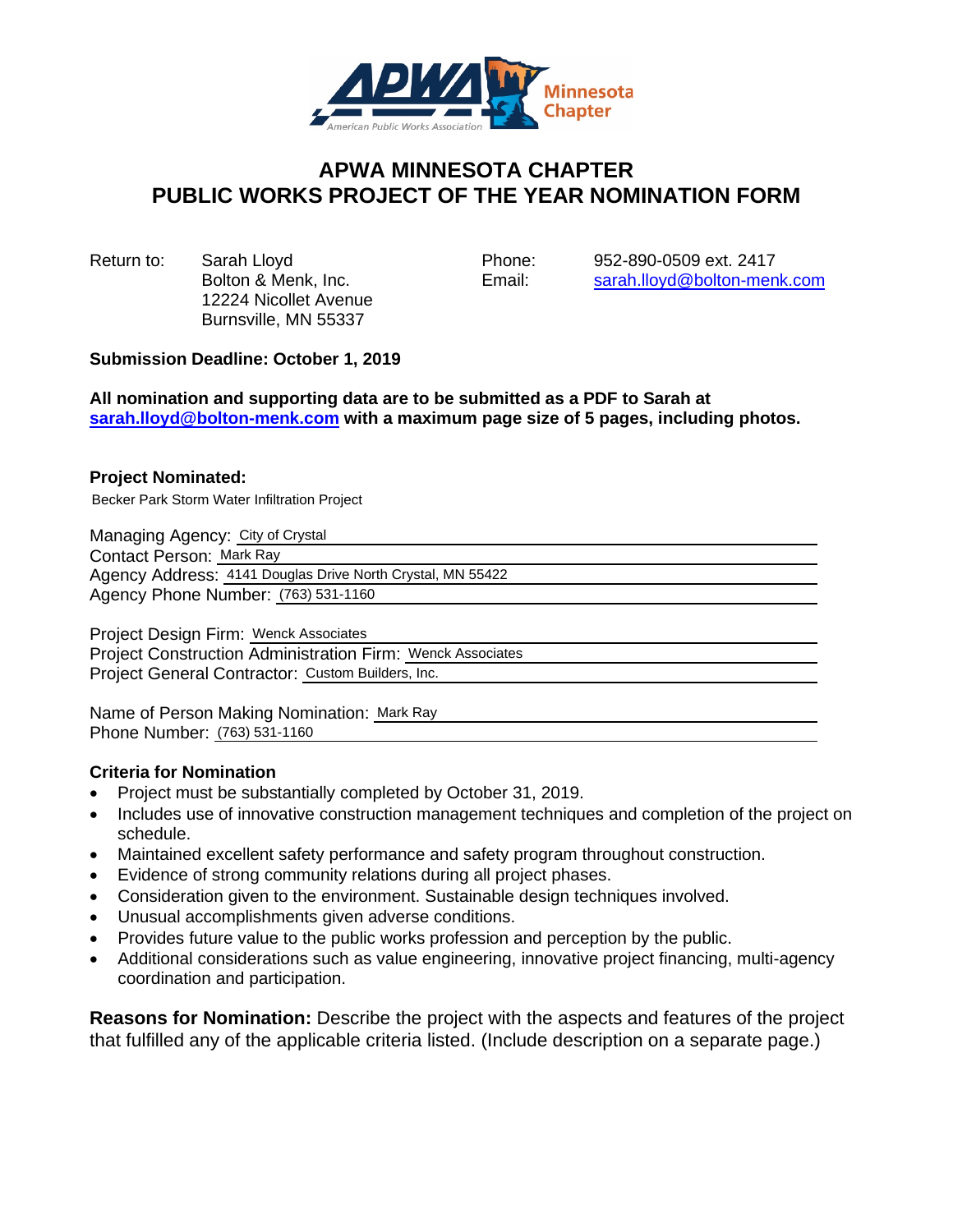City of Crystal Becker Park Storm Water Infiltration Project American Public Works Association Award Nomination

In 2019, the City of Crystal installed one of the largest below-ground storm water infiltration galleries ever built in the Twin Cities Metro Area. The purpose of the Becker Park Storm Water Infiltration Project is to provide water quality treatment for the impaired Upper Twin Lake through the storage and infiltration of storm water runoff from 147 acres of commercial and residential land that was built with no treatment. The roots of the project began in 2014 when the City and the Shingle Creek Watershed Management Commission evaluated options for retrofitting storm water treatment in the City's downtown area. When Becker Park was identified as an ideal location for a regional Best Management Practice, the City quickly realized the potential to integrate the water quality improvements with park improvements. The growing scope of the storm water project led to City discussions about re-imagining Becker Park and ultimately led not only to a park reconstruction project to transform Becker Park into a destination park, but also to the development of a larger park system master plan. The massive infiltration gallery  $-1.42$  miles of interlinked 72" diameter pipe spanning 1.45 acres  $-$  is concealed underneath the park's new performance lawn and has the capacity to hold over 2.2 million gallons of runoff, allowing this water to soak into the sandy soils below. The project sets a model for integrating stormwater infiltration systems into functional public spaces in highly developed watersheds.

Design challenges included a relatively high water table in the area, an underground parking garage in an adjacent apartment building, and the sheer volume of storm water that was moving through the system in this area. With the design process starting in 2015 and the construction planned for 2019, the project team had enough time to gather needed information (for example, by sinking monitoring wells early in the design process) so that all the potential factors and challenges were worked through, ensuring a successful project.

The coordinated design, planning and community relations efforts during the design phase demonstrate the advantages of looking beyond conventional practices when planning infrastructure improvements. Often a storm water improvement is considered separate from a park visioning process, as an afterthought. In this case, however, the City took the opportunity to fully integrate the storm water improvement planning into the public input opportunities and ultimately the redesign of Becker Park to maximize water quality benefit while still achieving the destination park goals for the public park and open space. The City's engineering and landscape architecture consultants communicated frequently to ensure there were no conflicts between the below ground and above ground elements, all the way down to adjusting details of the gallery design to accommodate walking path light fixture footings.

The City, its Parks and Recreation Commission, and the Shingle Creek Watershed Management Commission all held input sessions to ensure many opportunities for public involvement, and there was local media coverage both before and during construction. The community visioning process resulted in a park plan that reflects local desires for a flagship community gathering space. The park is now transformed from a ballfield-oriented park to one with more flexible open areas and a large accessible playground. In the new park layout, the below-ground infiltration gallery can operate and be serviced (sumps cleaned out) and maintained without disrupting park amenities or programming.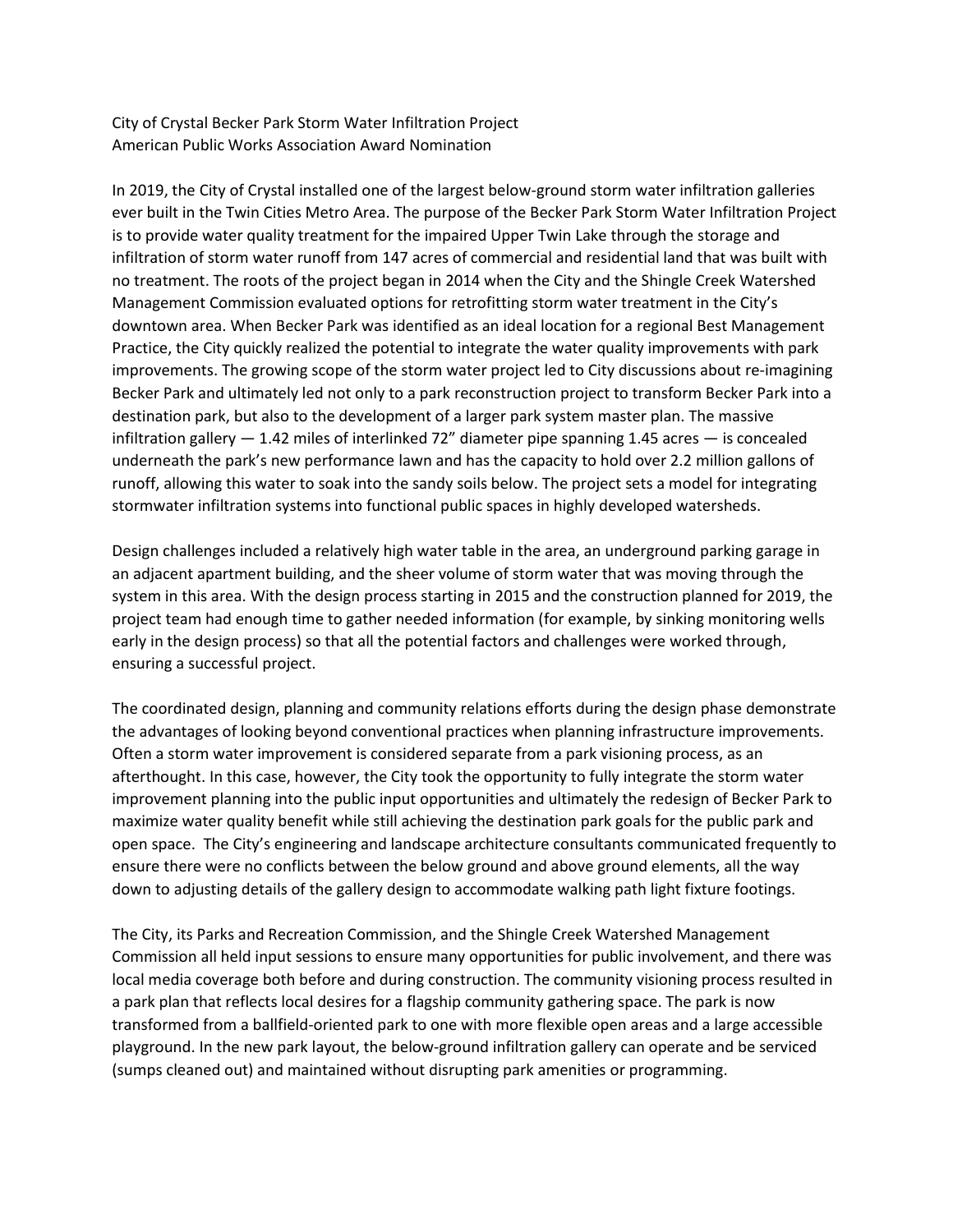Crystal Becker Park Storm Water Infiltration Project Page 2

By integrating the storm water project into the park re-imagination, the public has become much more familiar with storm water and how it affects our surface waters. The best example of this is one resident referring to the infiltration system as a "giant sponge" when the concept was first presented and now understanding that it is an underground tank system that infiltrates storm water, preventing pollutants from travelling to the lake. The City also enhanced public education and outreach by flying a drone over the park during construction to create a YouTube video showing progress at various stages. The video has been viewed over 200 times on YouTube alone (not including the other social media outlets on which it has been shared). <https://www.youtube.com/watch?v=O3iqLaodWgI>

The cost of the storm water portion of this project was nearly \$2.5 million. Four agencies contributed \$1.475 million in grant and cost-share funding, including one of the largest Minnesota Clean Water Fund grants ever awarded; two grants from the Metropolitan Council - Green Infrastructure and Stormwater; a Hennepin County Natural Resources grant; and cost share from the Shingle Creek Watershed Management Commission. The balance was funded through the City of Crystal storm water fund.

The project is a significant environmental improvement for Upper Twin Lake. Upper Twin Lake is an Impaired Water, with poor water quality impacted by sediment and nutrients conveyed by runoff. Most of the pollution in stormwater runoff is conveyed by the "first flush," or the first  $\frac{1}{2}$  to 1 inch of rainfall. The Becker Park system infiltrates 0.6 inches of storm water runoff from 147 acres of commercial and residential land. The estimated annual reduction of pollutants to Upper Twin Lake is 118 pounds of total phosphorus (TP) and 38,400 pounds of total suspended solids. This 118 pound reduction represents 16% of the TMDL-required Upper Twin Lake TP reduction. In addition to these water quality benefits, buried debris and petroleum-contaminated soils identified during construction were removed, ensuring that these pollutants will not contribute pollutants into Upper Twin Lake or local groundwater.

The storm water portion of the Becker Park project was included as part of the total park construction project to minimize mobilization costs, maximize reuse of excavated materials on-site, and minimize overall community disturbance on this major park in downtown Crystal. Even though the project was constructed in a downtown area adjacent to two busy county roads, the project maintained a safe working environment for both the workers and citizens in the area. While significant environmental testing was completed as part of the design work, a number of old wells that had not been properly capped, old basement walls, and a small amount of contaminated material were found during construction. Since the project had anticipated capping a few wells, the contractor was able to quickly have their subcontractor seal the newly discovered wells, minimizing the impact to the construction schedule. The contaminated material and old basements were removed from the site and disposed of properly.

Overall, the Becker Park storm water infiltration project has led to a greater public awareness of storm water management in the community by leading the larger park re-visioning effort. While challenges were encountered during design and construction, these challenges were overcome by the project team. The underground infiltration system that was constructed provides value to the community not only by educating the public on storm water management, but also by providing water quality, rate control, and localized road flooding benefits for generations to come.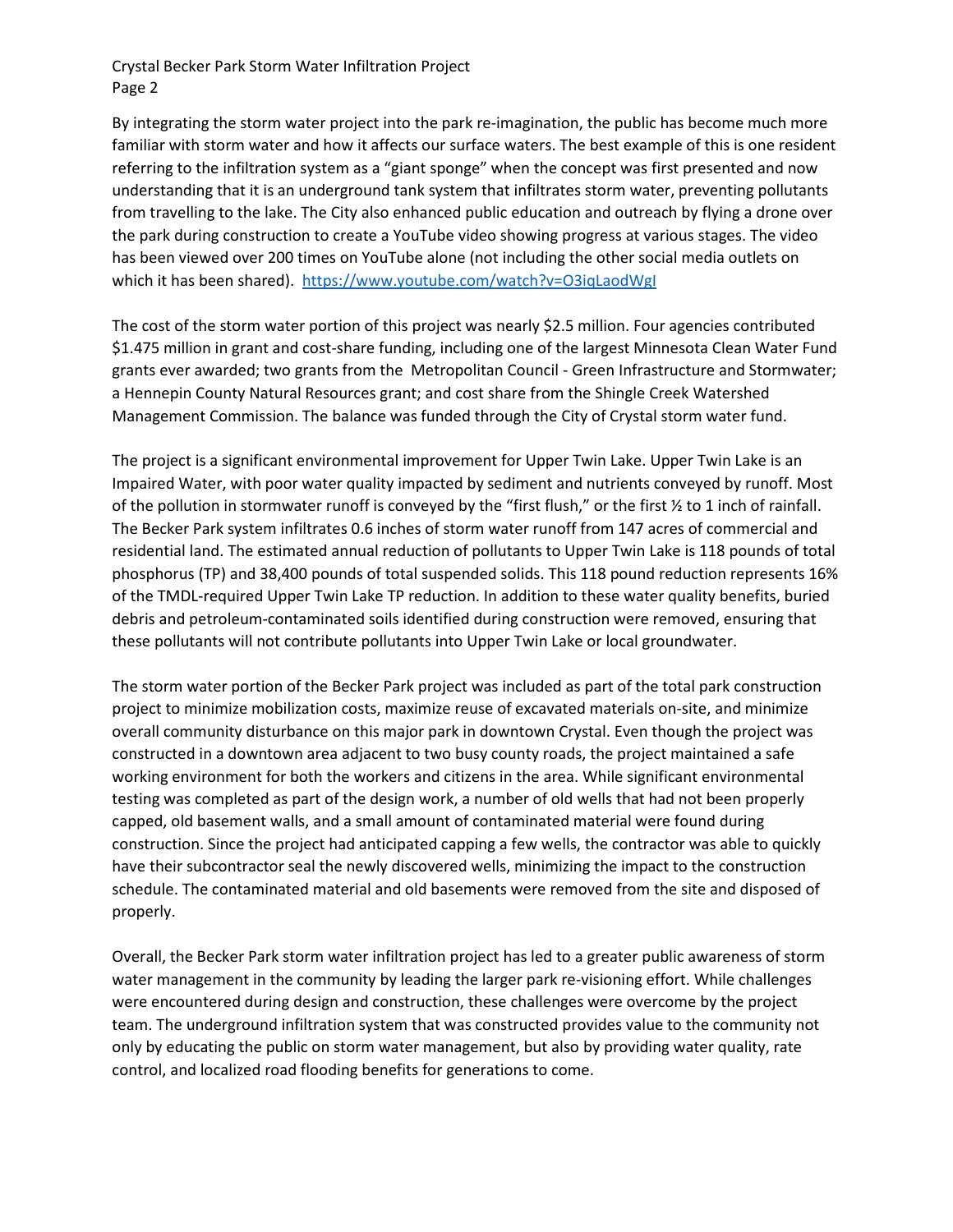Crystal Becker Park Storm Water Infiltration Project Page 3



The pipe gallery was installed in three stages. This is the second stage. The area between the exposed pipe and the road to the north has already been completed and backfilled.



The general footprint of the infiltration gallery is shown on the right within the dotted lines.